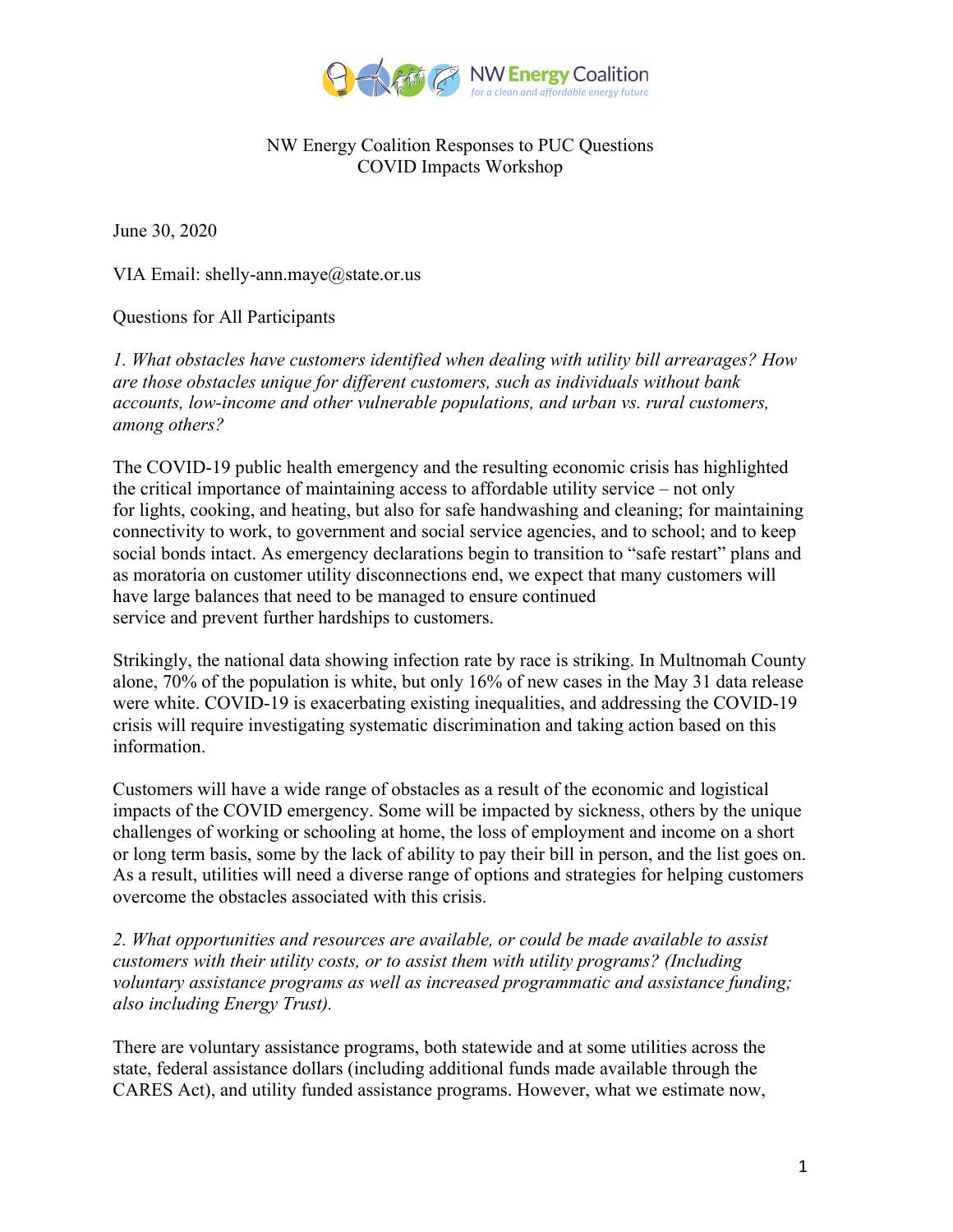

albeit, unfortunately, lacking real, substantive data, is that these bill assistance programs will not come close to meeting the need for customer bill assistance. We need to figure out other methods for reducing the financial burdens on customers.

Energy efficiency should not be overlooked as part of the solution to help reduce the degree to which balances accrue. All utilities, as they are discussing bill payment options with customers, should also be discussing energy efficiency options available to these customers, and referrals for energy efficiency services should be automatic when customers reach out to get assistance.

*3. What recommendations do you have to address past due bills? This could include debt forgiveness, not adding interest payments, multi-year payment plans, deferral of debt payments, and rate discounts, among others.*

For households that are connected to service, maintaining a reasonable and affordable monthly payment is essential to avoid getting behind on bills. To help ensure that monthly bills are affordable as possible, utilities should consider taking the following steps, if they have not already done so:

- Eliminate any security deposit requirements.
- Develop and offer payment plans that provide an extended time frame for bill repayment of at least 12 months and preferably for 24 months.
- To the extent possible, delay any planned rate increases in 2020.

In addition, utilities should establish program(s) to help COVID-impacted and low-income customers pay down their balances. The following are examples of programs a utility could implement:

- Provide significant rate discounts for certain customer groups, such as senior and income-constrained populations.
- Develop and offer percentage of income payment plans and arrearage management programs to match customer income with an ability-to-pay metric.
- Provide emergency short-term grants and credits to residential bills for those affected by the COVID-19 crisis; follow-up with enrollment information on any longer-term assistance programs or rate discounts available to the customer.
- Provide emergency short-term grants and credits to bills to vulnerable commercial customers, such as houses of worship, small businesses, or nonprofits.

Fees charged for credit and collection actions in addition to the cost of utility service are a serious barrier to initiating, reestablishing, and maintaining continuing utility service. During the transition out of the COVID-19 crisis, utilities should:

- Waive or eliminate all late payment fees.
- Waive all past accrued late payment fees.
- Eliminate residential security deposit requirements and refund any outstanding deposits or apply to the outstanding balance, at customer discretion.
- Eliminate all reconnection fees for residential accounts in 2020 or throughout the duration of the COVID-19 public health crisis, whichever is longer.
- Eliminate any fees for paying bills online or in person at pay centers.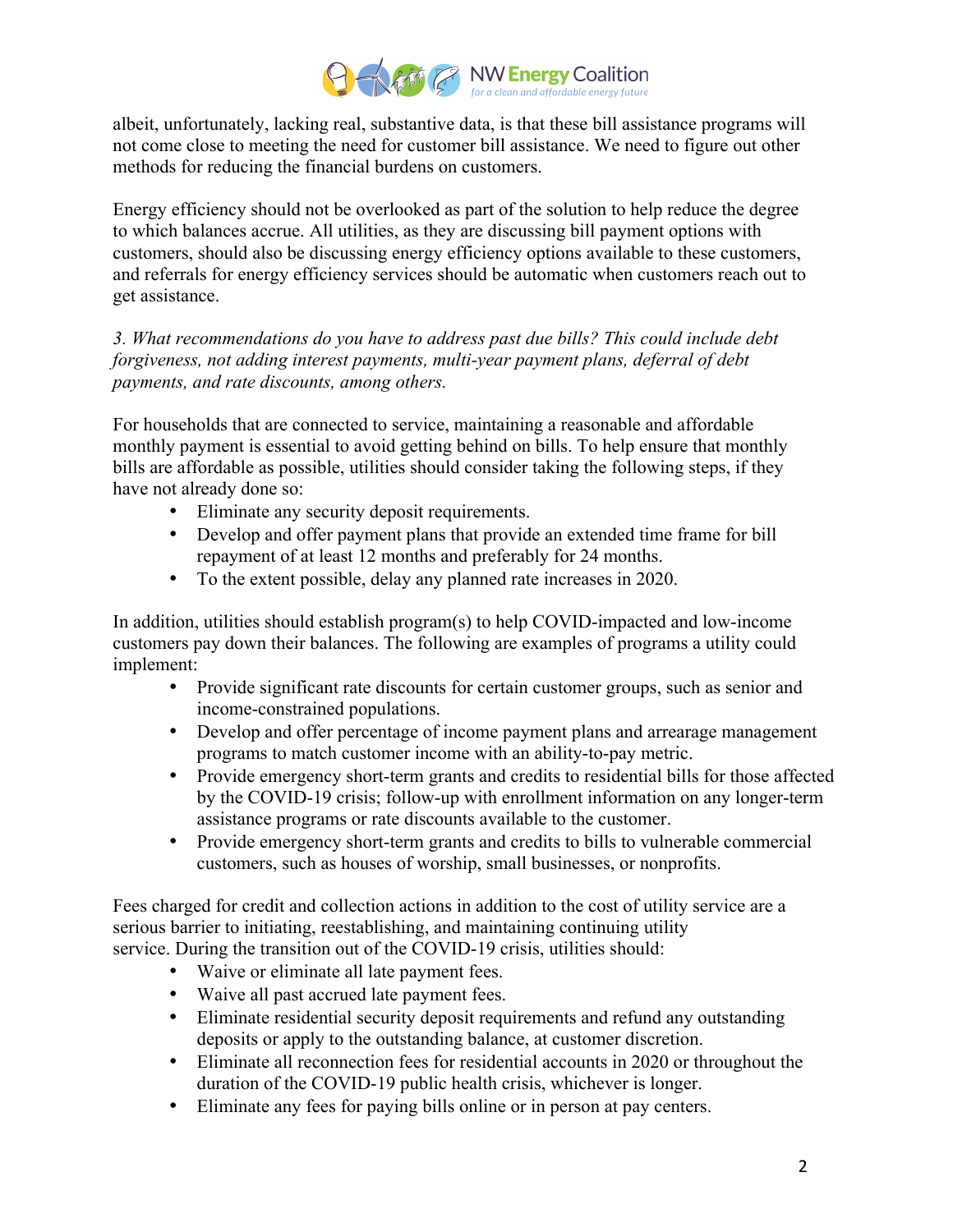

• Cease referral of active accounts to collections outside the utility, and cease negative credit reporting.

*4. When should the suspension of utility disconnections, late payment notices, late fee assessments, and other temporary COVID-related measures end? What information should be considers when making these decisions, such as declining unemployment filings, Phase 3 re-opening, seasonal utility load increases, number of payments in arrears, or other economic conditions? Are there changes that should be permanently made on these topics, even once the moratorium is lifted?*

During the COVID-19 crisis, regulators and/or utilities should extend disconnection moratoria for residential households and direct the reconnection of any customer who has been disconnected. Disconnections should only resume if the utility has a thorough plan in place for how to address customer unpaid balances and avoid as many disconnections as possible. Utilities should also consider disconnection moratoria until publicly reviewed plans can be put in place for all customers, including small business and nonprofit customers who will be struggling with multiple negative economic impacts on their operations as they attempt to restart.

If disconnects are allowed to occur, utilities should develop or modify plans to mitigate against disconnection and ensure that they are sufficient for ongoing economic and public health circumstances. At a minimum, these plans should include provisions that:

- Ensure that the past due balance trigger for disconnection is a minimum of \$1,000 (the maximum LIHEAP award).
- Have clear disconnection notice and payment procedures that include multiple outreach attempts (e.g., by email, by phone, door tag, premise visit). Note that premise visits may be a critical component of collections among certain low-income customer populations who have less reliable access to Internet and phone service.
- Allow reconnect of service without fees.
- Eliminate any requirement that disconnected customers pay the full arrearage due before reconnection.

# *5. Once a utility has determined a date they will be lifting service suspensions, what customer notification should be required?*

As mentioned in question 4, a utility should only resume service disconnections once there is a thorough plan in place for how to address customer unpaid balances and avoid as many disconnections as possible. Utilities should provide notification to customers of when service disconnections could resume, and information on bill assistance and bill payment programs that can help address customer unpaid balances, as well as other utility programs that may be relevant to the customer. If a customer is at risk for a disconnection, the utility should proactively reach out with information on programs.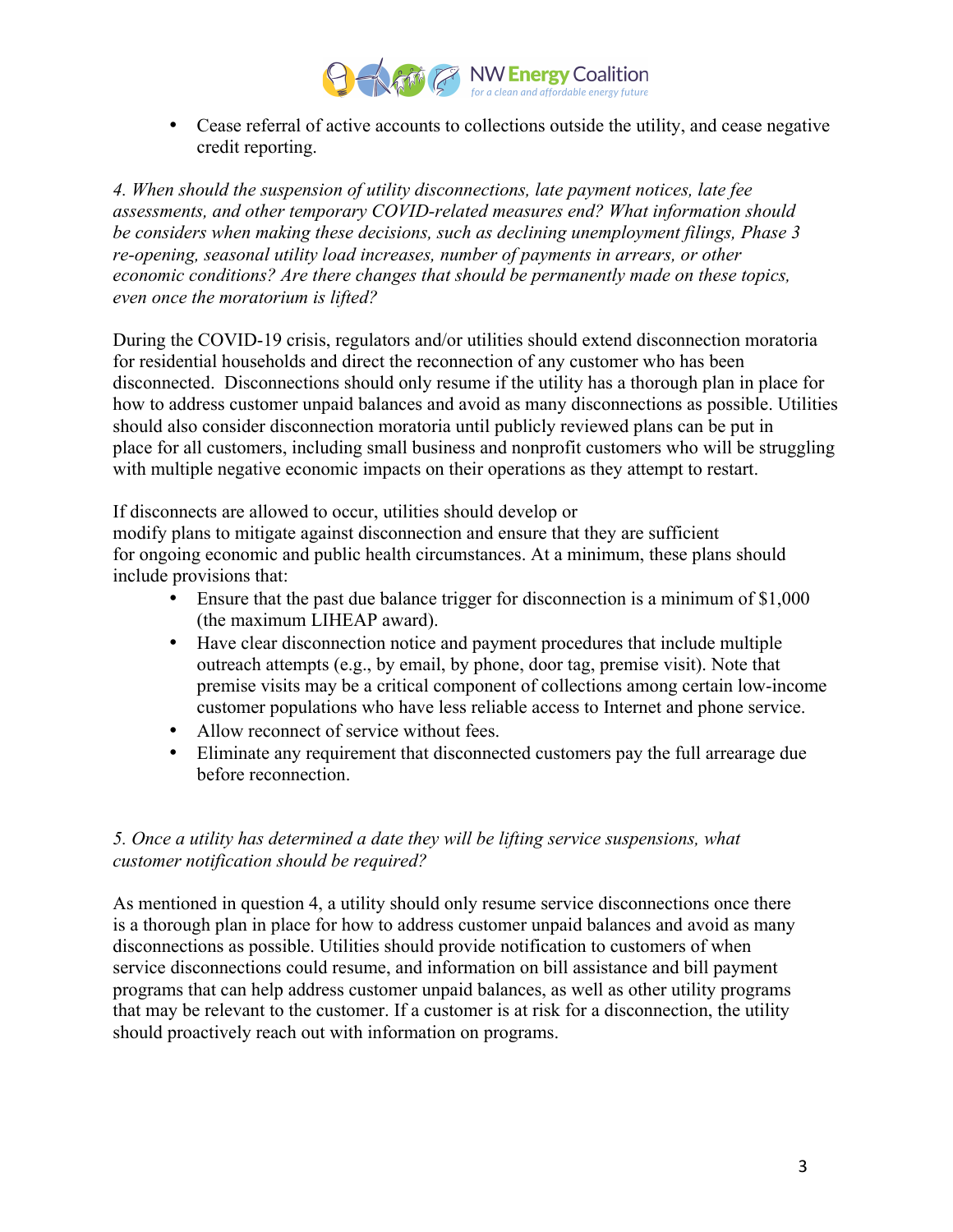

## *6. What recommendations do you have to improve programs for low-income utility customers?*

Although there may be bill assistance funds or programming available, many customers are not aware of it and thus programs can be under-enrolled while customers are struggling with their bills. Utilities should work with their low-income and community partners to improve access to these programs. For example, utilities should:

- Use an existing definition of low-income households to inform eligibility criteria that focuses on households most in need; is coordinated with other commonly used assistance programs in the utility's service area; and is as generous as possible given the current economic strain. For example, the utility could use 80% of area median income or 200% of federal poverty level, adjusted for household size, and whichever is greater.
- Allow for multiple avenues to apply, including online and over the phone, and with translation into common languages in the service territory.
- As possible, allow customers to self-certify that they are eligible for assistance programs.
- Allow for "categorical eligibility" which enables a customer to qualify for bill assistance if they are already qualified for other assistance programs (e.g., childcare subsidies, food stamps).
- Waive onerous documentation requirements or allow for video or photo validation.
- Increase publicity to expand customer awareness of available assistance programs and of legal rights (e.g., notice of disconnection, payment options); this communication should be culturally appropriate and translated into languages that are common in the community. The information should also be easily found on the utility's website.
- Reach out to customers who are at risk for disconnection, rather than wait for customers to contact the utility.

# *7. If the PUC had the legal authority to allow differential rates for low-income and/or energy-burdened customers, what recommendations do you have on how rates should be structured and administered?*

The PUC should explore rate discounts or differential rates using the concept of energy burden – ensuring that a customer's utility bills are no more than a certain percentage (often 6%) of their household income. Percentage of income payment plans are one type of program that implements this type of approach, but rate discounts and other approaches can be used to achieve the same/similar outcome. Before deciding on a specific approach, it will be important for the Oregon regulated utilities to provide some analysis regarding the costs and benefits of various approaches given their specific service territory considerations and characteristics.

*8. Do you have any additional regulatory mechanisms that you would recommend be implemented during the time of dealing with a pandemic or similar situation? This could include decoupling, power cost mechanisms, deferrals, adjustment clauses, or other.*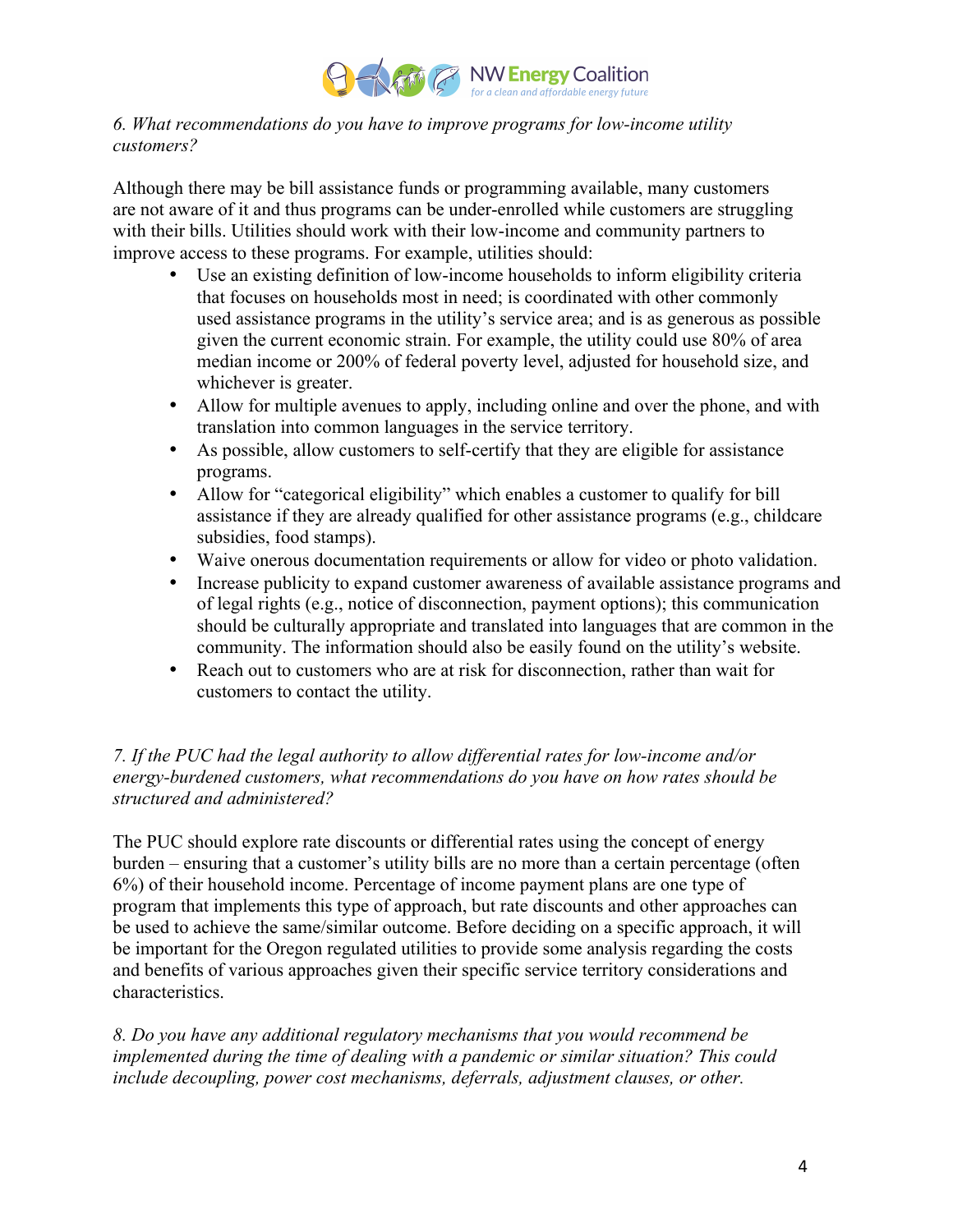

As an organization that regularly advocates for well-designed decoupling mechanisms, it is not clear to us that decoupling is an appropriate mechanism to use to address this very specific challenge related to the COVID crisis. Additionally, PCMs, deferrals and other regulatory mechanisms should only be considered under a comprehensive examination, through a rate case or special proceeding, of the full aspects of the impacts related to this crisis. Loads are shifting between classes, utility expenses have departed from normal and expected conditions, with some expenses going up and others going down; consequently, regulatory decisions should not be made on a piecemeal basis, but rather in consideration of the totality of impacts facing utilities and their customers.

## *9. What data is currently available to evaluate changes over time and effectively maintain situational awareness? What additional data is needed that's not currently available?*

For customer affordability issues, effective programs and improvements to policy must be based on a clear picture of energy security. This should include comprehensive data about the nature of affordability issues, program participation and performance, and identification of impacts on different customer groups.

To date, we have been extremely disappointed with the available data from Oregon. We are unaware of any consistent, available dataset we can turn to in order to understand the impacts the pandemic is having on Oregon utility customers.

The following information is needed, immediately, and on an ongoing basis:

#### **Monthly reporting on the following using 2019 baseline and 2020 data. If possible, data should be reported on a zip-code basis.**

- Retail load, by customer class
- Number of arrearages, by customer class, over each specified time-period: 30 day, 60 day, 90+ day arrears
- Total amount of past due receivable, by customer class, over each specified timeperiod: 30 day, 60 day, 90+ day arrears
- Number of customers eligible for disconnection
- Number of disconnections, by customer class
- Number of reconnections after disconnection, by customer class
- Average duration of disconnection, by customer class
- Number and duration of completed deferred payment plans,
- Number of premises enrolled in a bill assistance program
- Number of customers in the 30, 60, and 90 day who have received bill payment assistance in the last 12 months, and last 24 months
- Is the utility offering any of the following programs, if yes, provide monthly expenditures:
	- o COVID related-emergency assistance funds?
	- o Low-income bill assistance?
	- o Low-income or other rate discount program?